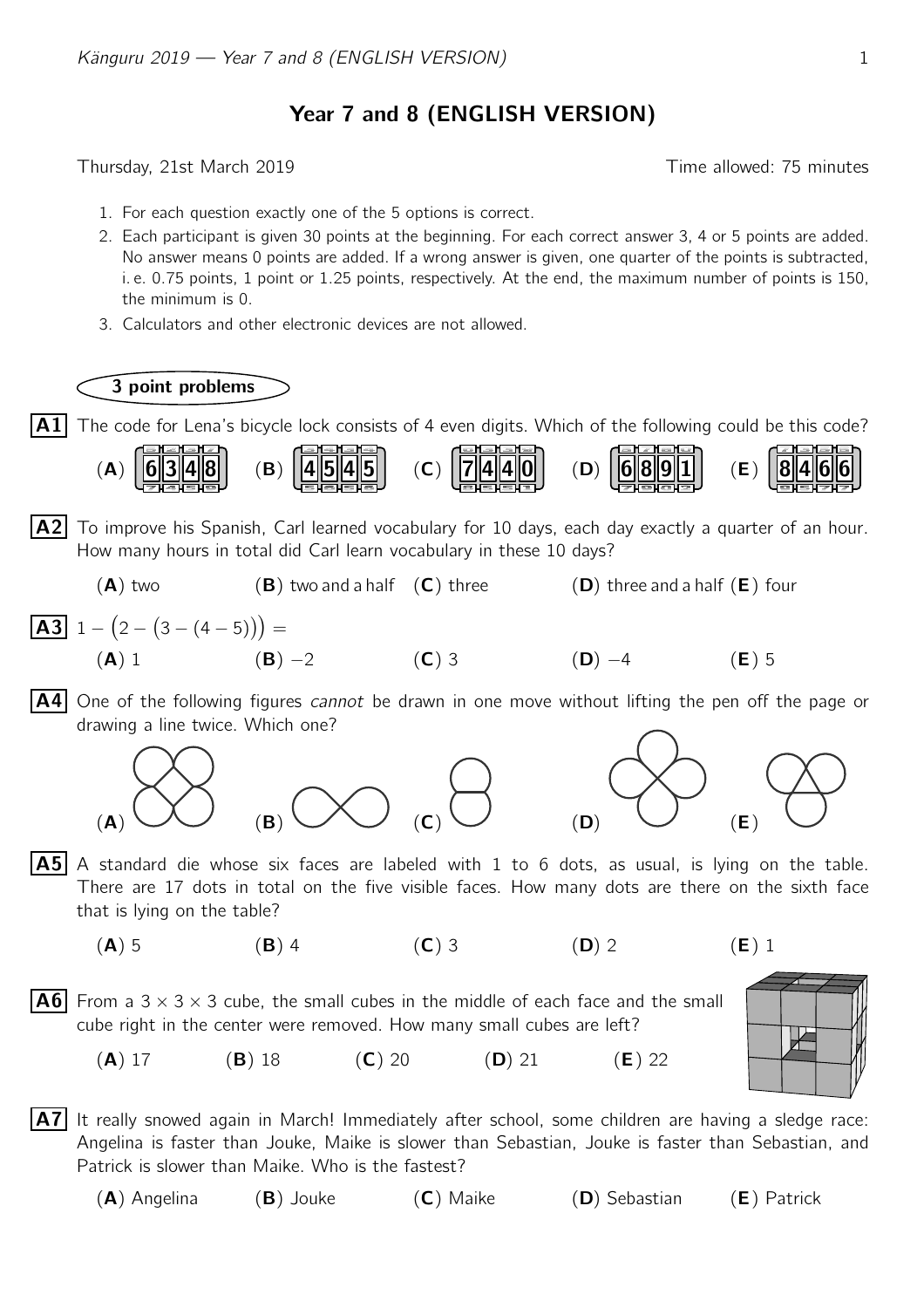$|AB|$  Three rings are linked as shown in the diagram on the right. Which of the following diagrams also shows the three rings linked in the same way?





 $|A9|$  The pages of the book Romy is reading are all numbered, i. e. there is a number on the front and on the back of each sheet. The numbering starts with 1. The numbers used on the pages contain the digit 0 exactly five times and the digit 8 exactly six times. How many pages does Romy's book have?

- (A) 50 (B) 56 (C) 58 (D) 60 (E) 68
- $|\mathbf{A10}|$  A large square is divided into smaller squares, as shown in the diagram. What fraction of the area of the large square is shaded?



4 point problems

- **B1** There is a 4-digit number on each of the three pieces of paper shown. I know that their sum is 7635. What are the three hidden digits?
	- (A) 2, 3, 8 (B) 1, 2, 9 (C) 2, 4, 8 (D) 2, 3, 9 (E) 3, 8, 9
- $|B2|$  Nicola bought screws in packs of 6 pieces each. The matching nuts are available in packs of 5 pieces each. To have the same number of screws and nuts, Nicola needs 2 packs of nuts more than of screws. How many nuts must Nicola buy in total?
	- $(A)$  60  $(B)$  66  $(C)$  70  $(D)$  84  $(E)$  90



**B3** There are several possibilities to make a  $4 \times 4$  square from the two pieces shown on the right. Which of the following patterns *cannot* be made in this way?



- **B4** On the basketball court, Finnley is practicing free throws. 55% of his first 20 shots were successful. After 5 more shots, his success rate increased to 56 %. How many of the last 5 shots were successful?
	-

 $|B5|$  A square sheet of paper is folded twice and then cut twice exactly in the middle, as shown. How many of the resulting pieces are squares?

$$
(A) 4 (B) 5 (C) 6 (D) 8 (E) 9
$$





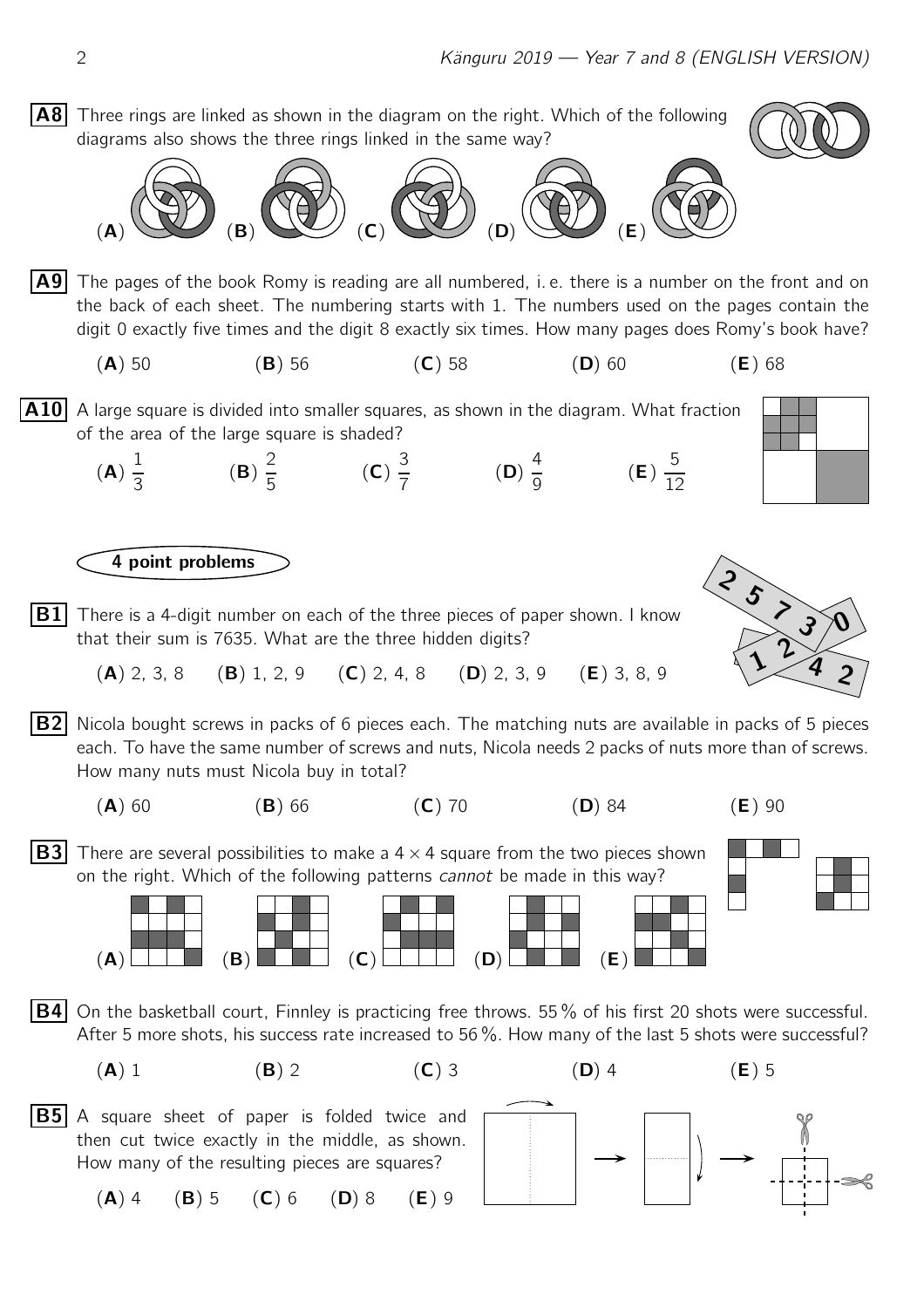- 2  $2 : 1 : 0 : 3$ 0 3 0 **B6** Kaan forms a circuit of matches on the piece of paper shown. He places the matches on the dotted lines. The first one is already placed. In some of the small squares there is a number that indicates how many of the edges of this square must be covered by a match. How many matches does Kaan need for the whole circuit? (A) 14 (B) 16 (C) 18 (D) 19 (E) 20  $|B7|$  Our neighbours already decorated their garden with Easter eggs: red ones, yellow ones, blue ones and purple ones. There are 36 Easter eggs in total. One sixth of the Easter eggs is red. Three quarters of the Easter eggs are not yellow. Two thirds of the Easter eggs are not blue. How many of the Easter eggs are purple? (A) 6 (B) 9 (C) 12 (D) 16 (E) 18  $A \stackrel{\sim}{\longrightarrow} B$  $\mathcal{C}$  $\overline{D}$  $20^{\circ}$ ? **B8** Consider the triangle ABC with a point D on the side  $\overline{AB}$ . The line segments AC, AD and BC have the same length, and the angle  $BAC$  is 20 $^{\circ}$  (*diagram not to scale*). What is the size of the angle DCB ?  $(A)$  50 $^{\circ}$  $(B)$  60 $\degree$  $(C) 65^\circ$  $(D)$  70 $^{\circ}$  $(E)$  75°
- **B9** Ella, Josef, Luke, Oana and Tina like reading. Sometimes they exchange their favourite books with each other. Ella has already exchanged books with all four friends, Josef with three, Luke with two and Oana with one. How many of her four friends has Tina already exchanged books with?
	- $(A)$  none  $(B)$  one  $(C)$  two  $(D)$  three  $(E)$  all four
- $|B10|$  In order to make a large triangle from paper, Valentin puts some identical rectangular sheets closely together at the edges, as shown in the diagram. Then, he draws a triangle on it as large as possible. The bottom side of this triangle is 100 cm long, and the corresponding height is 60 cm. What is the grey area outside the triangle?



 $(A)$ 1200 cm<sup>2</sup> (B)1400 cm<sup>2</sup> (C)1500 cm<sup>2</sup> (D)1600 cm<sup>2</sup> (E)2100 cm<sup>2</sup>

## 5 point problems

 $|\mathsf{C1}|$  The following nets can be folded to give a cube. For which of these nets does the resulting cube have a closed curve on it?



- $|C2|$  For the cake sale at the Open Day of our school, 50 bottles of apple juice were bought for 1 euro each. Then, each bottle was offered at the same fixed price. In the end, there were 10 bottles left, but the total money that was earned was 10 euros more than what was paid for the 50 bottles in the beginning. What would have been the profit if all the bottles had been sold?
	- (A) 12 euros (B) 17.50 euros (C) 20 euros (D) 22 euros (E) 25 euros